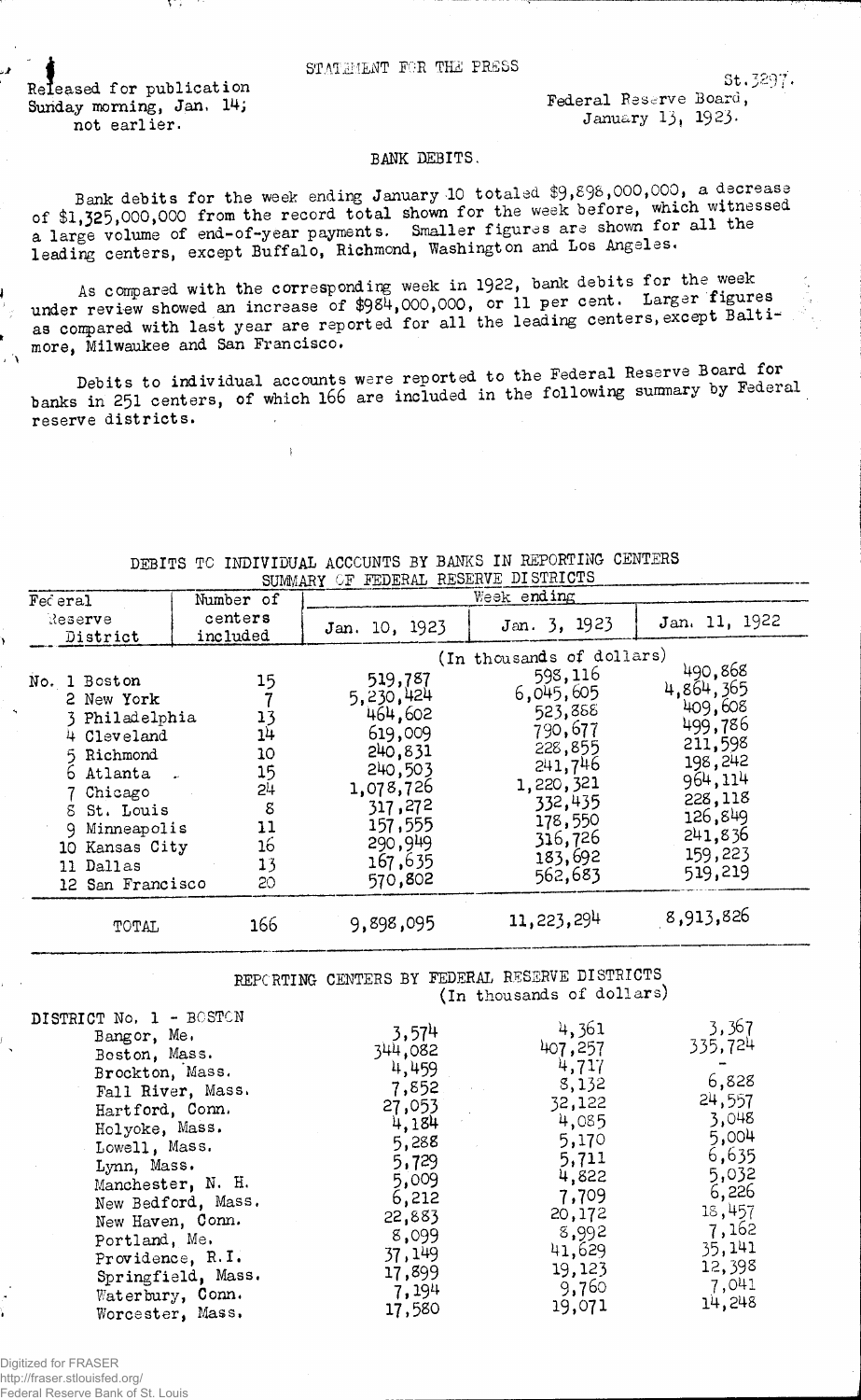DEBITS TO INDIVIDUAL ACCOUNTS BY BANKS IN REPORTING CENTERS

 $\mathcal{A}_1$  $\mathcal{L}_{\text{in}}$ 

त्रस

 $\hat{\mathcal{L}}$ 

राजा का सा

Ĵ

ł

l,

 $\frac{1}{2}$ 

 $\sim$ 

 $\mathbb{Z}/2$ 

st. 3297a.

 $\hat{\mathcal{A}}$ 

 $\hat{\mathcal{A}}$ 

 $\bar{\beta}$ 

| DEBITS TO INDIVIDUAL ACCOUNTS BY BANKS IN REPORTING CENTERS |                   | Week ending               | St. 5291a.    |
|-------------------------------------------------------------|-------------------|---------------------------|---------------|
|                                                             | Jan. 10, 1923     | Jan. 3, 1923              | Jan. 11, 1922 |
| DISTRICT No. 2 - NEW YORK                                   |                   | (In thousands of dollars) |               |
| Albany, N.Y.                                                |                   |                           |               |
|                                                             | 26,559            | 26,194                    | 34,078        |
| Binghamton, N.Y.                                            | 5,163             | 4,789                     | 4,515         |
| Buffalo, N.Y.                                               | 79,891            | 78,862                    | 63,417        |
| Elmira, N.Y.                                                | 3,603             | 3,719                     |               |
| Jamestown, N.Y.                                             | 3,893             | 4,362                     |               |
| Montclair, N. J.                                            | 3,243             | 3,166                     |               |
| Newark, N. J.                                               | 60,428            | 68,863                    |               |
| New York, N. Y.                                             | 5,056,168         | 5,866,014                 | 4,703,125     |
| No. New Jersey Clearing                                     |                   |                           |               |
| House Association                                           | 53,495            | 54,040                    |               |
| Passaic, N. J.                                              | 8,083             | 7,562                     | 5,881         |
| Rochester, N.Y.                                             | 37,561            | 44,089                    | 39,190        |
| Stamford, Conn.                                             | 4,581             | 2,899                     |               |
| Syracuse, N.Y.                                              | 16,999            | 18,095                    | 14,159        |
| DISTRICT No. 3 - PHILADELPHIA                               |                   |                           |               |
| Allentown, Pa,                                              | 7,186             | 7,568                     |               |
| Altoona, Pa,                                                | 3,618             | 3,480                     | 2,727         |
| Camden, N. J.                                               | 10,619            | 14,129                    |               |
| Chester, Pa,                                                | 5,433             | 5,706                     | 4,276         |
| Harrisburg, Pa.                                             | 7,648             | 6,898                     | 7,902         |
| Hazleton, Pa,                                               | 2,267             | 2,463                     |               |
| Johnstown, Pa,                                              | 5,643             | 5,783                     | 3,973         |
| Lancaster, Pa.                                              | 6,362             | 6,211                     | 4,636         |
| Lebanon, Pa.                                                | 1,478             | 1,528                     |               |
| Norristown, Pa.                                             | 936               | 732                       |               |
| Philadelphia, Pa.                                           | 364,410           | 426,016                   | 322, 254      |
| Reading, Pa.                                                | 9,937             | 9,033                     | 8,448         |
| Trenton, N. J.                                              | 13,850            | 13,163                    | 11,495        |
| Wilkes-Barre, Pa.                                           | 9,949             | 9,838                     | 9,421         |
| Williamsport, Pa.                                           | 4,709             | 5,911                     | 4,158         |
| Wilmington, Del.                                            | 8,809             | 9,073                     | 8,486         |
| York, Pa.                                                   | $15,105$<br>$129$ | 4,720                     | 5,447         |
| Scranton, Pa.                                               |                   | 18,056                    | 16,385        |
| DISTRICT No. $4$ - CLEVELAND                                |                   |                           |               |
| Akron, Ohio                                                 | 16,614            | 17,333                    | 13,889        |
| Butler, Pa.                                                 | 2,933             | 3,053                     |               |
| Canton, Ohio                                                | 11,619            | 10,593                    |               |
| Cincinnati, Ohio                                            | 77,416            | 113,922                   | 70,828        |
| Cleveland, Ohio                                             | 162,753           | 229,504                   | 132,692       |
| Columbus, Ohio                                              | 47,912            | 38,048                    | 29,122        |
| Connellsville, Pa.                                          | 1,446             | 1,253                     | ⊸             |
| Dayton, Ohio                                                | 16,422            | 19,363                    | 14,442        |
| Erie, Pa.                                                   | 9,271             | 7,138                     | 6,472         |
| Greensburg, Pa.                                             | 5,189             | 5,806                     | 2,659         |
| Homestead, Pa.                                              | 836               | 816                       | -             |
| Lexington, Ky.                                              | 7,629.            | 6,772                     | 5,408         |
| Lima, Ohio                                                  | 4,258             | 3,741                     |               |
| Lorain, Ohio                                                | 1,457             | 1,356                     |               |
| New Brighton, Pa.                                           | 2,691             | 2,600                     |               |
| Oil City, Pa.                                               | 3,612             | 3,127                     |               |
| Pittsburgh, Pa.                                             | 191,224           | 260,739                   | 3,001         |
| Springfield, Ohio                                           | 5,680             |                           | 157,721       |
| Toledo, Ohio                                                | 47,318            | 5,796                     | 5,045         |
| Warren, Ohio                                                | 3,040             | 55,579                    | 35,917        |
| Wheeling, W. Va.                                            | 11,591            | 2,340                     |               |
| Youngstown, Ohio                                            | 16,378            | 11,354                    | 7,883         |
| Zanesville, Ohio                                            | 3,446             | 16,196                    | 14,707        |
|                                                             |                   | 3,254                     |               |

Digitized for FRASER http://fraser.stlouisfed.org/ Federal Reserve Bank of St. Louis

 $\pmb{\lambda}$ 

Ĺ.

 $\overline{\mathbf{W}}_\bullet$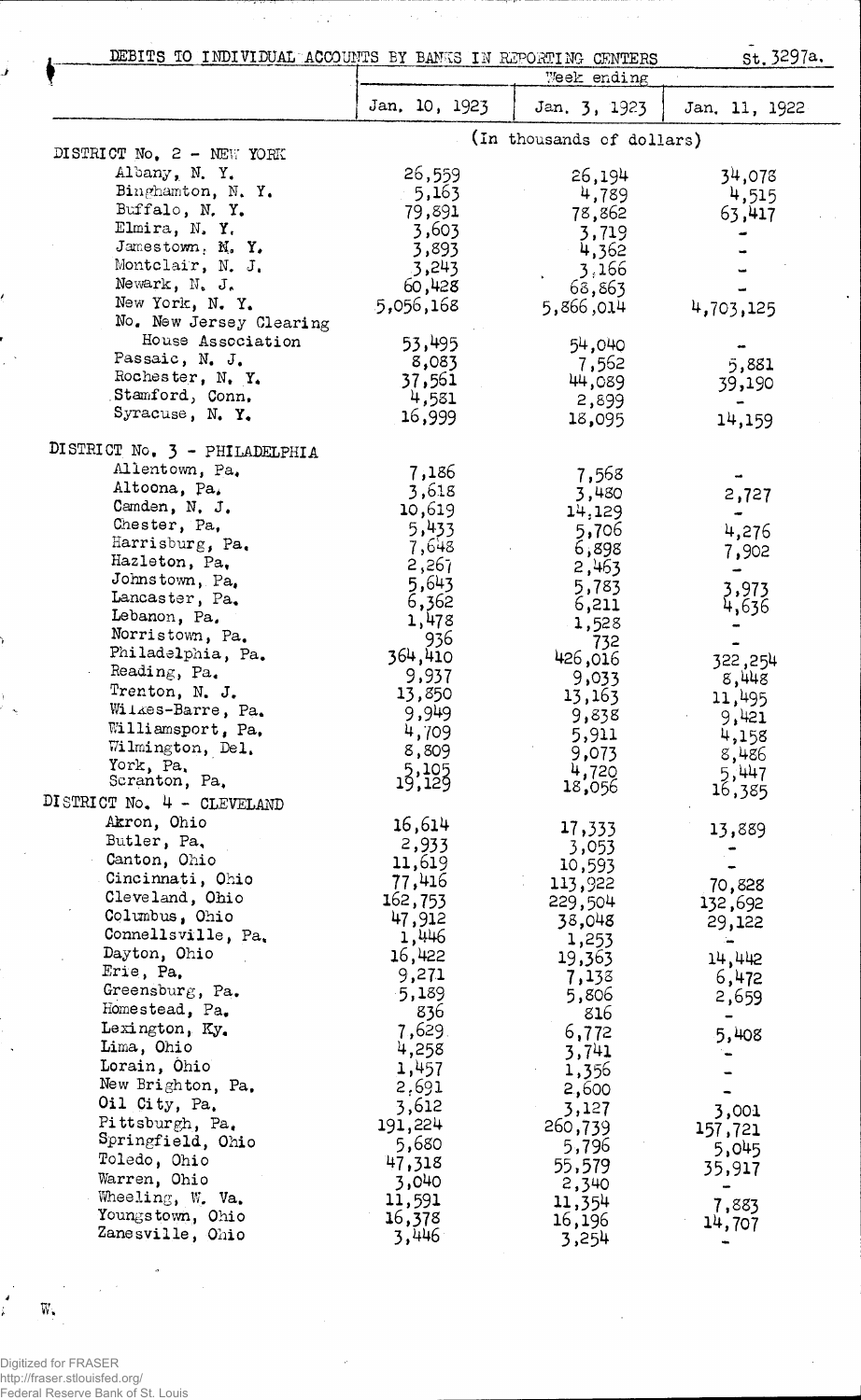| Ţ.                        | St. 3297b.<br>DEBITS TO INDIVIDUAL ACCOUNTS BY BANKS IN REPORTING CENTERS<br>Week ending |                           |               |  |
|---------------------------|------------------------------------------------------------------------------------------|---------------------------|---------------|--|
|                           | Jan. 10, 1923                                                                            | Jan. 3, 1923              | Jan. 11, 1922 |  |
|                           |                                                                                          | (In thousands of dollars) |               |  |
| DISTRICT No. 5 - RICHMOND |                                                                                          | 4,174                     |               |  |
| Asheville, N. C.          | 4,332                                                                                    |                           | 99,271        |  |
| Baltimore, Md.            | 93,700                                                                                   | 95,090                    |               |  |
| Charleston, S. C.         |                                                                                          | 6,888                     | 7,411         |  |
| Charleston, W. Va.        | 9,465                                                                                    | 11,069                    |               |  |
| Charlotte, N. C.          | 9,910                                                                                    | 9,539                     | 6,779         |  |
| Columbia, S. C.           | 6,983                                                                                    | 5,800                     | 5,542         |  |
| Cumberland, Md.           | 2,033                                                                                    | 1,938                     |               |  |
| Danville, Va.             | 3,144                                                                                    | 2,791                     |               |  |
| Durham, N. C.             | 4,798                                                                                    | 4,763                     |               |  |
| Greensboro, N. C.         | 5,676                                                                                    | 5,340                     |               |  |
| Greenville, S. C.         | 5,300                                                                                    | 4,400                     | 4,922         |  |
| Hagerstown, Md.           | 2,268                                                                                    | 2,138                     |               |  |
| Huntington, W. Va.        | 7,434                                                                                    | 6,679                     | 5,125         |  |
| Lynchburg, Va.            | 6,459                                                                                    | 6,638                     |               |  |
| Newport News, Va.         | 1,908                                                                                    | 1,825                     |               |  |
| Norfolk, Va.              | 18,200                                                                                   | 16,304                    | 14,538        |  |
| Raleigh, N. C.            | 9,000                                                                                    | 8,000                     | 5,000         |  |
| Richmond, Va.             | 35,904                                                                                   | 32,357                    | 24,460        |  |
| Roanoke, Va.              | 6,627                                                                                    | 5,959                     |               |  |
| Spartanburg, S. C.        | 3,187                                                                                    | 3,074                     |               |  |
| Washington, D. C.         | 49,715                                                                                   | 44,199                    | 41,062        |  |
| Wilmington, N. C.         | 4,685                                                                                    | 6,487                     | 4,899         |  |
| Winston-Salem, N. C.      | 8,237                                                                                    | 6,300                     |               |  |
|                           |                                                                                          |                           |               |  |
| DISTRICT No. 6 - ATLANTA  |                                                                                          |                           |               |  |
| Albany, Ga.               | 1,380                                                                                    | 1,411                     |               |  |
| Atlanta, Ga.              | 32,014                                                                                   | 34,218                    | 26,613        |  |
| Augusta, Ga.              | 7,762                                                                                    | 7,305                     | 7,329         |  |
| Birmingham, Ala.          | 27,735                                                                                   | 26,230                    | 18,408        |  |
| Brunswick, Ga.            | 782                                                                                      | 845                       |               |  |
| Chattanooga, Tenn.        | 10,518                                                                                   | 9,426                     | 9,455         |  |
| Columbus, Ga.             | 3,204                                                                                    | 3,316                     |               |  |
| Cordele, Ga.              | 411                                                                                      | 459                       |               |  |
| Dothan, Ala.              | 732                                                                                      | 1,080                     |               |  |
| Elberton, Ga.             | 388                                                                                      | 354                       |               |  |
| Jackson, Miss.            | 3,575                                                                                    | 2,862                     |               |  |
| Jacksonville, Fla.        | 13,312                                                                                   | 13,172                    | 11,843        |  |
| Knoxville, Tenn.          | 8,473                                                                                    | 7,946                     | 6,759         |  |
| Macon, Ga.                | 4,702                                                                                    | 5,425                     | 3,900         |  |
| Meridian, Miss.           | 2,289                                                                                    | 1,721                     |               |  |
| Mobile, Ala.              | 8,621                                                                                    | 7,712                     | 6,510         |  |
| Montgomery, Ala.          | 5,622                                                                                    | 5,627                     | 3,887         |  |
| Nashville, Tenn.          | 21,124                                                                                   | 19,185                    | 13,535        |  |
|                           | 526                                                                                      | 646                       |               |  |
| Newnan, Ga.               | 78,417                                                                                   | 81,791                    | 70,276        |  |
| New Orleans, La.          |                                                                                          | 1,824                     | 1,492         |  |
| Pensacola, Fla.           | 1,762                                                                                    | 12,890                    | 9,944         |  |
| Savannah, Ga.             | 10,566                                                                                   |                           | 6,447         |  |
| Tampa, Fla                | 7,727                                                                                    | 6,930                     |               |  |
| Valdosta, Ga.             | 1,435                                                                                    | 1,411                     | 1,844         |  |
| Vicksburg, Miss.          | 2,148                                                                                    | 2,065                     |               |  |

J.

i.

Digitized for FRASER http://fraser.stlouisfed.org/ Federal Reserve Bank of St. Louis

H

l.

 $\bar{ }$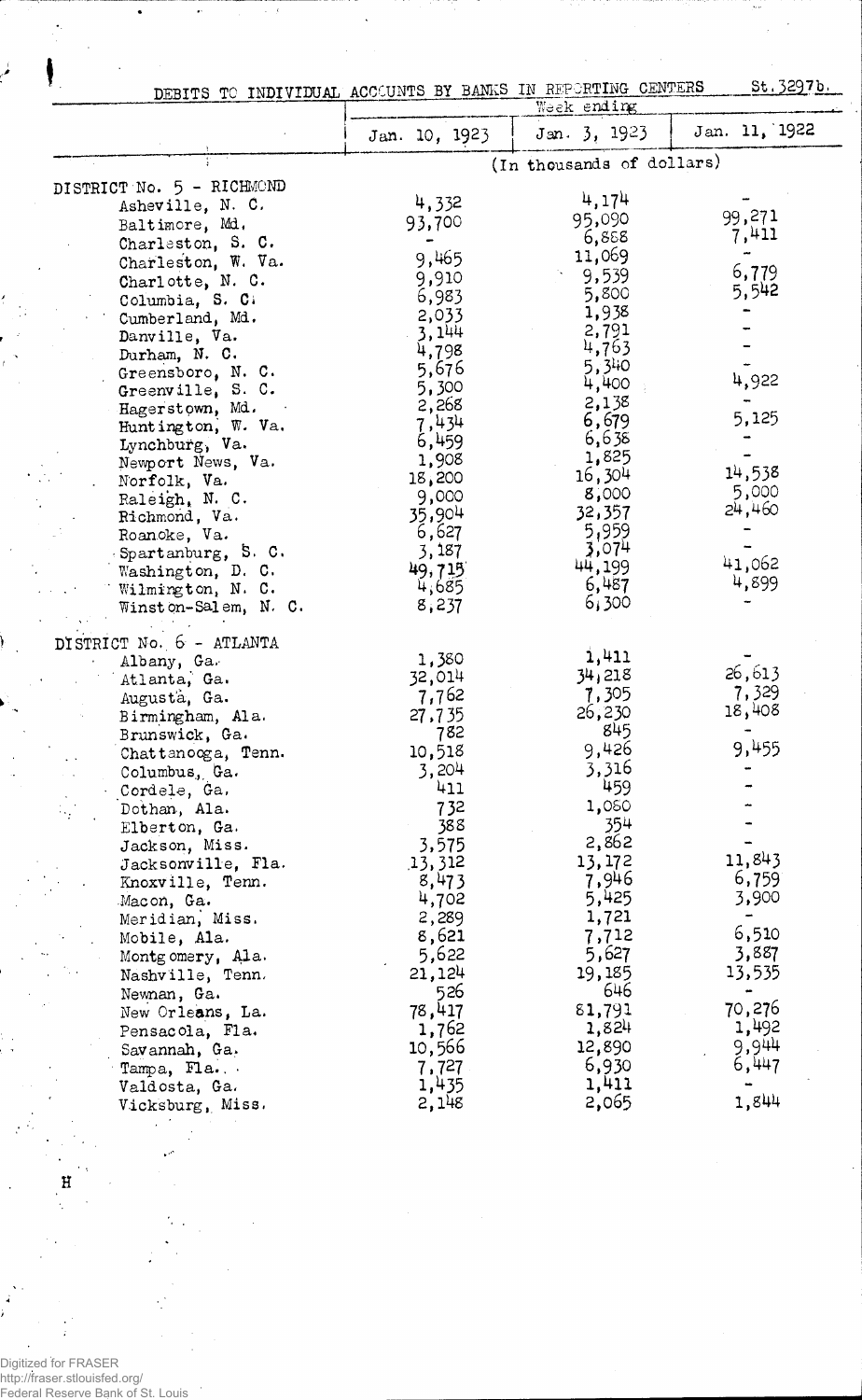| DEBITS TO INDIVIDUAL ACCOUNTS BY BANKS IN REPORTING CENTERS |                         | Week ending                               |                  |
|-------------------------------------------------------------|-------------------------|-------------------------------------------|------------------|
|                                                             | Jan. 10, 1923           | Jan. 3, 1923<br>(In thousands of dollars) | 11, 1922<br>Jan. |
|                                                             |                         |                                           |                  |
| DISTRICT No. 7 - CHICAGO<br>Adrian, Mich.                   | 1,011                   | 862                                       |                  |
| Aurora, Ill.                                                | 3,735                   | 3,027                                     |                  |
| Bay City, Mich.                                             | 2,538                   | 2,453                                     | 2,536            |
| Bloomington, Ill.                                           | 2,657                   | 2,918                                     | 2,230            |
| Cedar Rapids, Iowa                                          | 7,530                   | 7,199                                     | 9,880            |
| Chicago, Ill.                                               | 703,978                 | 826,966                                   | 636,167          |
| Danville, Ill.                                              | 3,000                   | 2,900                                     |                  |
| Davemport, Iowa                                             | 10,493                  | 10,807                                    | 7,554            |
| Decatur, Ill.                                               | 3,386                   | 4,230                                     | 3,002            |
| Des Moines, Iowa                                            | 20,920                  | 17,542                                    | 17,769           |
| Detroit, Mich.                                              | 134,679                 | 146,549                                   | 116,470          |
| Dubuque, I owa                                              | 4,129                   | 4,038                                     | 3,132<br>4,365   |
| Flint, Mich.                                                | 7,419                   | 5,860<br>9,740                            | 6,927            |
| Fort Wayne, Ind.                                            | 8,900                   | 2,624                                     |                  |
| Gary, Ind.                                                  | 3,879<br>15,395         | 14,603                                    | 19,850           |
| Grand Rapids, Mich.                                         | 2,581                   | 2,241                                     |                  |
| Green Bay, Wis.<br>Hammond, Ind.                            | 3,530                   | 3,330                                     |                  |
| Indianapolis, Ind.                                          | 41,572                  | 37,985                                    | 31,698           |
| Jackson, Mich.                                              | 7,378                   | 5,215                                     | 3,717            |
| Kalamazoo, Mich.                                            | 5,631                   | $-5,233$                                  | 4,862            |
| Lansing, Mich.                                              | 6,700                   | 7,500                                     | 4,400            |
| Mason City, Iowa                                            | 2,981                   | 2,737                                     |                  |
| Milwaukee, Wis.                                             | 37,051                  | 59,372                                    | 52,237           |
| Moline, Ill.                                                | 2,100                   | 1,672                                     | 1,772            |
| Muscatine, Iowa                                             | 2,046                   | 1,542                                     |                  |
| Cshkosh, Wis.                                               | 3,400                   | 2,600                                     |                  |
| Peoria, Ill.                                                | 9,482                   | 10,532                                    | 8,093            |
| Rockford, Ill.                                              | 6,831                   | 5,576                                     | 4,782            |
| Saginaw, Mich.                                              | 5,890                   | 5,093                                     | 7,491            |
| Sioux City, Iowa                                            | 18,776<br>9,338         | 16,198<br>7,575                           | 5,998            |
| South Bend, Ind.<br>Springfield, Ill.                       | 7,330                   | 6,250                                     | 5,853            |
| Terre Haute, Ind.                                           | 7,476                   |                                           |                  |
| Waterloo, Iowa                                              | 4,513                   | 5,945<br>4,228                            | 3,329            |
| DISTRICT No. 8 - ST. LOUIS                                  |                         |                                           |                  |
| East St. Louis and                                          |                         |                                           |                  |
| Nat'l Stock Yards, Ill.                                     | 12,007                  | 8,684                                     | 8,822            |
| Evansville, $Ind.$                                          | 9,146                   | 9,009                                     | 6,608            |
| Fort Smith, Ark.                                            | 3,000                   | 2,860                                     |                  |
| Greenville, Miss.                                           | 1,484                   | 1,150                                     |                  |
| Helena, Ark.                                                | 2,006                   | 1,735                                     |                  |
| Little Rock, Ark.                                           | 18,732                  | 13,214                                    | 11,340           |
| Louisville, Ky.                                             | 44,619                  | 41,137                                    | 31,427           |
| Memphis, Tenn.                                              | 43,733                  | 41,146                                    | 31,082           |
| Owensboro, Ky.                                              | 2,325                   | 1,653                                     | 2,247            |
| Quincy, Ill.                                                | 2,875                   | 2,812                                     | 133,427          |
| St. Louis, Mo.                                              | 181,959<br>4,201        | 212,321<br>4,062                          | 3,165            |
| Springfield, Mo.                                            |                         |                                           |                  |
| DISTRICT No. 9 - MINNEAPOLIS                                |                         |                                           |                  |
| Aberdeen, S. D.                                             | 1,387                   | 1,551                                     | 1,262            |
| Billings, Mont.                                             | 2,030                   | 2,882<br>464                              | $1,7^{40}$       |
| Dickinson, N. D.                                            | 476                     | 18,235                                    | 12,930           |
| Duluth, Minn.                                               | 16,265                  | 2,887                                     | 2,433            |
| $\text{Fargo, N. D.}$                                       | 2,917<br>1,969          | 1,864                                     | 1,496            |
| Grand Forks, N. D.<br>Helena, Mont.                         | 2,564                   | 2,867                                     | 2,953            |
| Jamestown, N. D.                                            | 679                     | 551                                       |                  |
| La Crosse, Wis.                                             | 3,376                   | 2,823                                     |                  |
| Lewistown, Mont.                                            | 1,608                   | 1,231                                     |                  |
| Minneapolis, Minn.                                          | 80,613                  | 94,580                                    | 67,705           |
| Minot, N. D.                                                | 1,592                   | 1,334                                     |                  |
| Red Wing, Minn.                                             | 591                     | 628                                       |                  |
|                                                             | 40,534                  | 46,444                                    | 28,652           |
|                                                             |                         |                                           |                  |
| St. Paul, Minn.                                             |                         | 4,075                                     |                  |
| Sioux Falls, S. D.<br>Superior, Wis.                        | 4,476<br>1,860<br>2,940 | 1,717                                     | 4,754<br>1,714   |

Federal Reserve Bank of St. Louis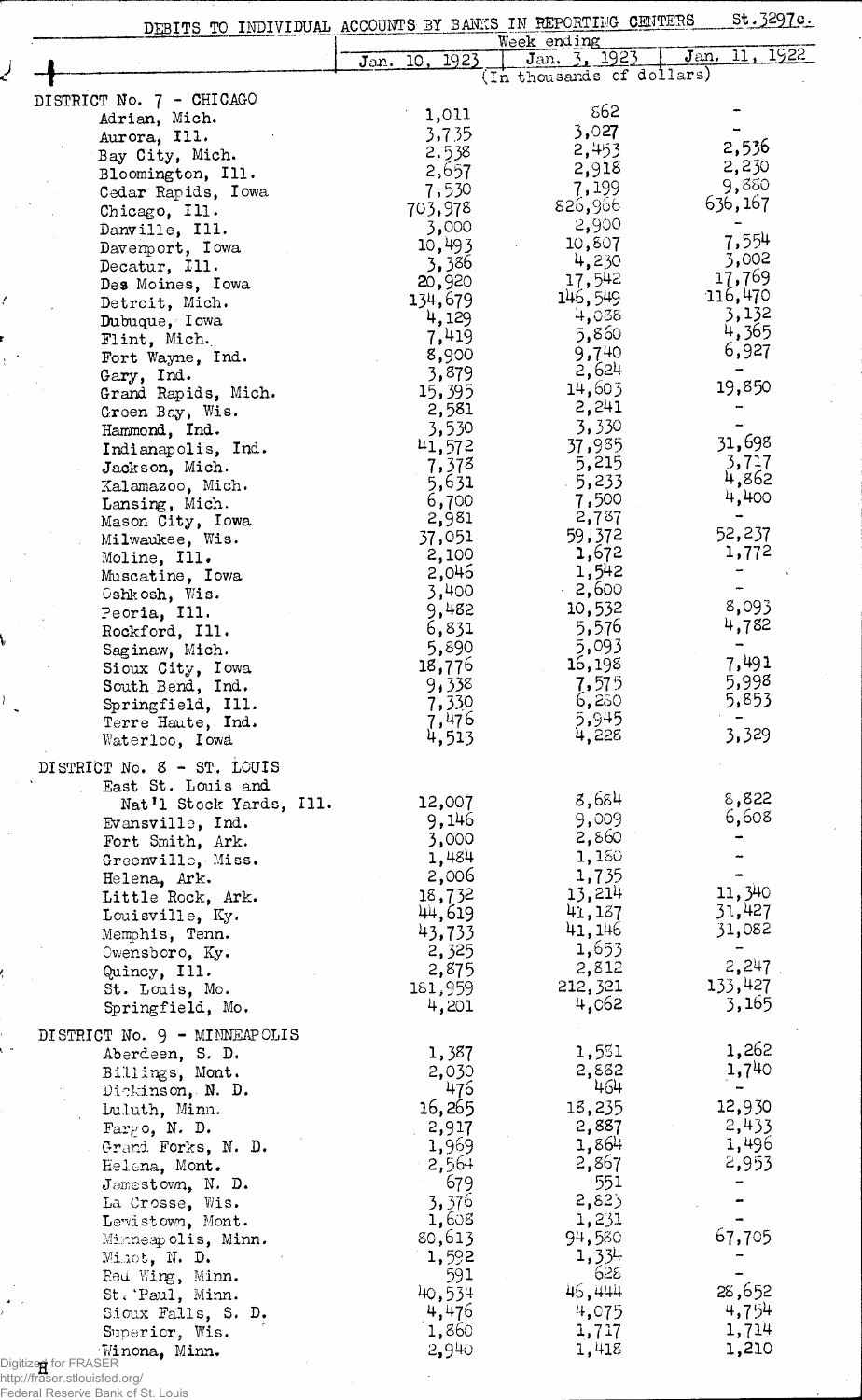| DEBITS TO INDIVIDUAL ACCOUNTS BY BANKS IN REPORTING CENTERS |               |                           | st.3297d.     |
|-------------------------------------------------------------|---------------|---------------------------|---------------|
|                                                             |               | Week ending               |               |
|                                                             | Jan. 10, 1923 | Jan. 3, 1923              | Jan. 11, 1922 |
|                                                             |               | (In thousands of dollars) |               |
| DISTRICT No. - 10 - KANSAS CITY                             |               |                           |               |
| Atchison, Kans.                                             | 1,670         | 1,328                     | 1,240         |
| Bartlesville, Okla.                                         | 2,562         | 4,151                     | 2,528         |
| Casper, Wyo.                                                | 5,117         | 4,309                     | $\bullet$     |
| Cheyenne, Wyo.                                              | 3,350         | 4,564                     | 2,779         |
| Colorado Springs, Colo.                                     | 3,095         | 2,697                     | 2,816         |
| Denver, Colo.                                               | 43,477<br>V.  | 40,317                    | 37,496        |
| Enid, Okla.                                                 | 3,316         | 3,344                     |               |
| Fremont, Neb.                                               | 1,076         | 795                       |               |
| Grand Island, Neb.                                          | 1,484         | 1,459                     |               |
| Grand Junction, Colo.                                       | 960           | 640                       |               |
| Guthrie, Okla.                                              | 850           | 954                       |               |
| Hutchinson, Kans.                                           | 3,795         | 3,752                     |               |
| Independence, Kans.                                         | 1,822         | 2,198                     |               |
| Joplin, Mo.                                                 | 3,478         | 3,311                     | 2,678         |
| Kansas City, Kans.                                          | 4,498         | 4,966                     | 3,364         |
| Kansas City, Mo.                                            | 86,254        | 90,486                    | 63,350        |
| Lawrence, Kans.                                             | 1,127         | 1,423                     |               |
| McAlester, Okla.                                            | 1,161         | 1,360                     |               |
| Muskogee, Okla.                                             | 7,709         | 8,318                     | 3,429         |
| Oklahoma City, Okla.                                        | 19,358        | 23,250                    | 21,367        |
| Okmulgee, Okla.                                             | 2,651         | 2,558                     |               |
| Omaha, Neb.                                                 | 53,096        | 54,096                    | 36,843        |
| Parsons, Kans.                                              | 1,198         | 1,096                     |               |
| Pittsburg, Kans.                                            | 1,413         | 1,380                     |               |
| Pueblo, Colo.                                               | 4,299         | 6,081                     | 4,759         |
| St. Joseph, Mo.                                             | 17,065        | 17,586                    | 17,050        |
| Topeka, Kans.                                               | 4,983         | 3,873                     | 3,950         |
| Tulsa, Ckla.                                                | 23,496        | 39,105                    | 28,555        |
| Wichita, Kans.                                              | 12,559        | 12,597                    | 9,632         |
|                                                             |               |                           |               |
| DISTRICT No. 11 - DALLAS                                    |               |                           |               |
| Albuquerque, N. M.                                          | 2,286         | 2,027                     | 2,011         |
| Austin, Tex.                                                | 4,145         | 4,436                     | 3,388         |
| Beaumont, Tex.                                              | 4,917         | 3,711                     | 3,959         |
| Corsicana, Tex.                                             | 2,164         | 1,228                     | ٠             |
| Dallas, Tex.                                                | 46,515        | 54,705                    | 41,953        |
| El Paso, Tex.                                               | 7,746         | 8,022                     | 9,572         |
| Ft. Worth, Tex.                                             | 27,106        | 27,420                    | 33,127        |
| Galveston, Tex.                                             | 19,988        | 21,881                    | .17,221       |
| Houston, Tex.                                               | 27,764        | 36,067                    | 25,788        |
| Roswell, N. M.                                              | 638           | 725                       |               |
| San Antonio, Tex.                                           | 7,872         | 6,304                     | 7,476         |
| Shreveport, La.                                             | 10,637        | 9,034                     | 7,720         |
| Texarkana, Tex.                                             | 2,085         | 2,130                     | 1,386         |
| Tucson, Ariz.                                               | 2,079         | 3,031                     | 1,792         |
| Waco, Tex.                                                  | 4,495         | 4,924                     | 3,830         |
|                                                             |               |                           |               |

W.

 $\cdot$ 

Digitized for FRASER http://fraser.stlouisfed.org/ Federal Reserve Bank of St. Louis